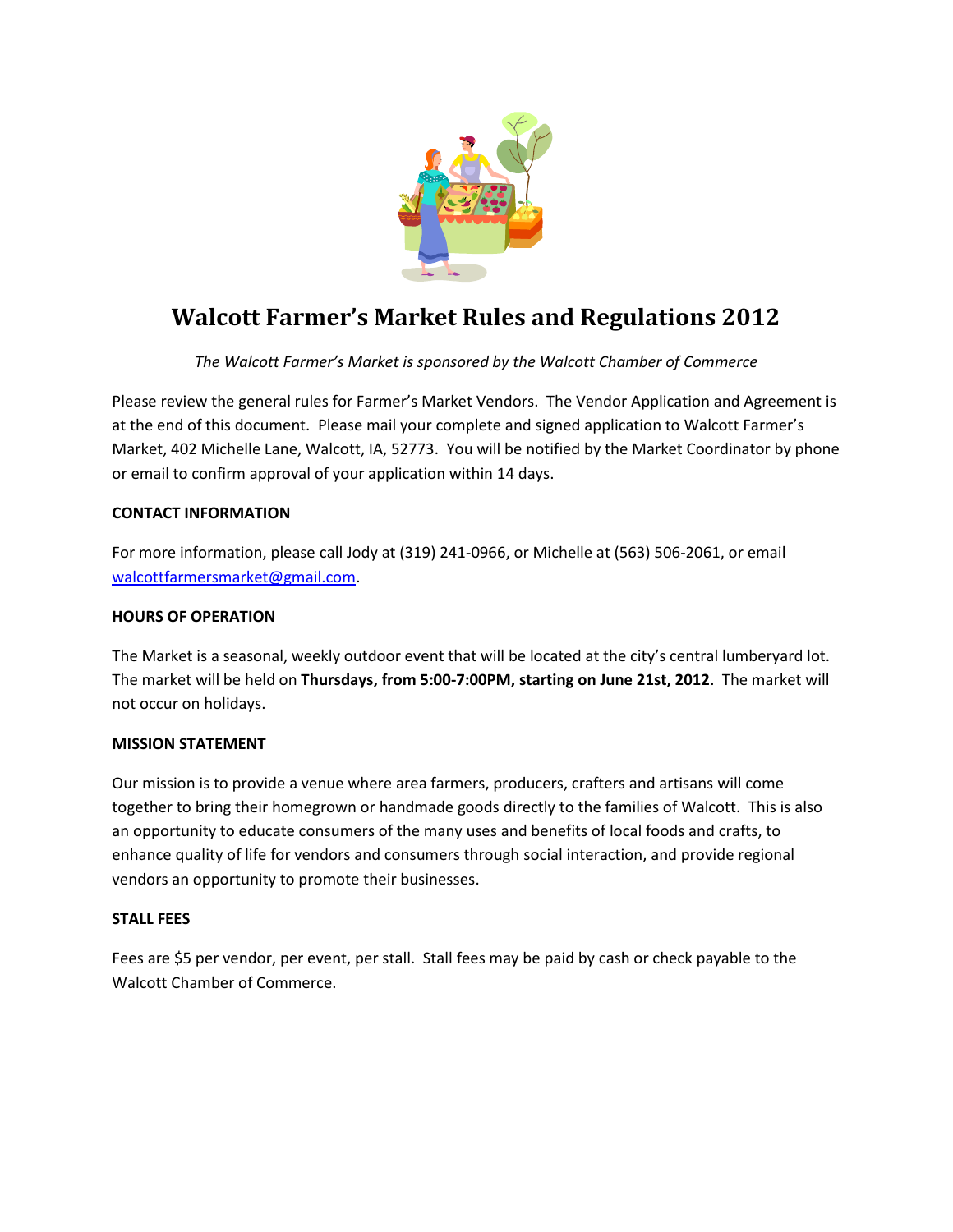## **QUESTIONS**

For any questions or concerns during farmers market hours, contact the Market Coordinator on duty. The Market Coordinator will be on site at each market and will have a booth labeled as "Market Coordinator."

## **REGISTRATION & PAYMENT**

Vendors will be required to complete the application, including signing Vendor Agreement (on application), and pay the fee of \$5, per day, before being allowed to sell at the market. You can find a link to the vendor application on the City of Walcott website http://www.cityofwalcott.com, email [walcottfarmersmarket@gmail.com,](mailto:walcottfarmersmarket@gmail.com) or call Jody (319) 241-0966, or Michelle at (563) 506-2061 to have an application sent to you.

## **MARKET RULES AND REGULATIONS**

Failure to comply with the following rules or the authorized directions of the Market Coordinator will result in the loss of the vendor's privilege to sell at the Farmers Market. Thank you for your cooperation.

## **RULES FOR PRODUCTS**

The Walcott Farmer's Market has a handmade, home-grown, or handcrafted policy. Vendors may sell only products that are *approved* items. Approved items are homegrown, hand baked, handcrafted, or handmade by the Vendor or Vendor's friend/family member. The following list explains what items are approvable, and which items are not.

## **A: Approved Items**

The following items are **approved** for sale at the Market and **do not require a license**:

- a. Fresh fruits and vegetables.
- b. Baked goods: breads, cakes, doughnuts, pastries, buns, rolls, cookies, biscuits, and pies.
- c. Dried/dehydrated fruits and vegetables plus dry ingredients in a container if shelf-stable and non-hazardous.
- d. Meats and poultry.
- e. Flowers and plants
- f. Arts & Handicrafts: Clothing, purses, candles, pottery, paintings, art, knits, jewelry, refurbished home interior/furniture goods. Please note: all handicrafts must be handmade by the vendor, a relative, or friend.

If you have questions about whether your items qualify, please check with the Market Coordinator. The Market respectfully requests that you not sell items containing violent, defamatory, profane, obscene, or sexually explicit language or pictures, at the market. Thank you!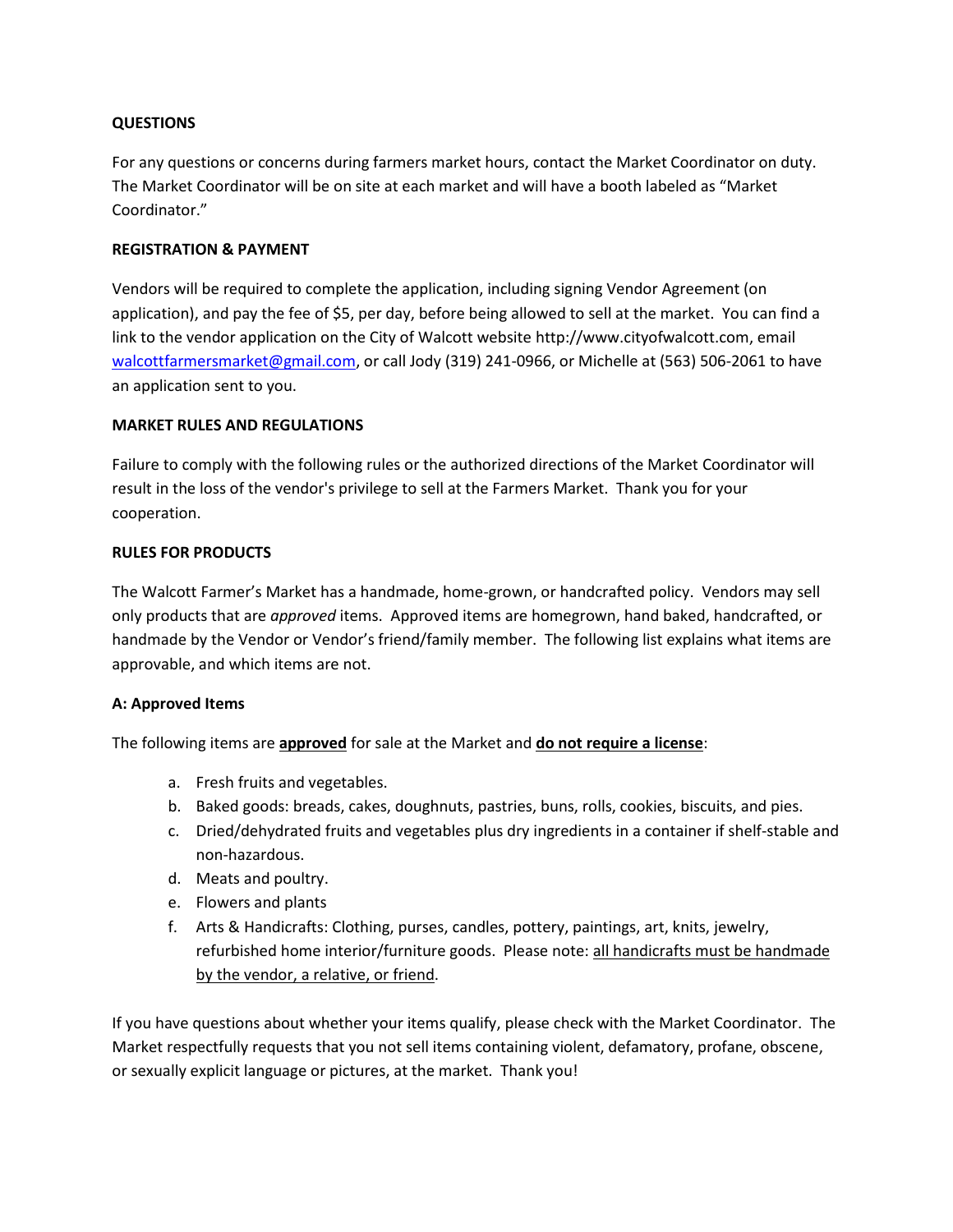## **B. Restricted Items**

To protect the health and safety of Market patrons, the following products may only be sold at the Farmers Market with **appropriate licensing** from local, state, or federal authorities:

- a. *Potentially hazardous food* products (foods that require temperature control), which include meat, poultry, dairy products.
- b. With the exception of jams and jellies, no "home style" canned goods can be sold at farmers markets, since food in a hermetically sealed container shall be obtained from a licensed food processing plant. (Section 3-201.12 of the Food Code, which has been adopted by Section 137F.2 of the Code of Iowa).
- c. Wild Morel mushrooms
- d. Alcoholic beverages.

**IF** you have one of the following licenses, you may sell *potentially hazardous foods* at the Farmers Market:

- 1. Farmer's Market Potentially Hazardous Food License.
- 2. Mobile Food License
- 3. Temporary Food License
- 4. Canned goods, except jams and jellies, must be from a licensed food processing plant. (Only jams and jellies that meet the Standard of Identity for jams and jellies specified in 21 CFR Part 150 are exempt from licensing).

5. Alcoholic Beverages License (visi[t http://www.iowaabd.com/alcohol/licensees/licensing](http://www.iowaabd.com/alcohol/licensees/licensing) for more information on obtaining a permit).

Wild mushrooms can be sold at a Farmers Market only if the following requirement have been met:

- 1. Each Morel mushroom must be inspected and found to be safe by a "certified Morel mushroom identification expert".
- 2. The seller must obtain a Farmers Market Potentially Hazardous Food License or a Mobile Food License.
- 3. Consumer Advisory shall inform consumers by brochures, deli case or menu advisories, label statements, table tents, placards, or other effective written means that wild mushrooms. should be thoroughly cooked and may cause allergic reactions or other effects.
- 4. The seller of the Morel mushrooms must keep a record for 90 days from the date the mushrooms were purchased following information:
	- a. The name, address, and telephone number of the certified Morel mushroom expert.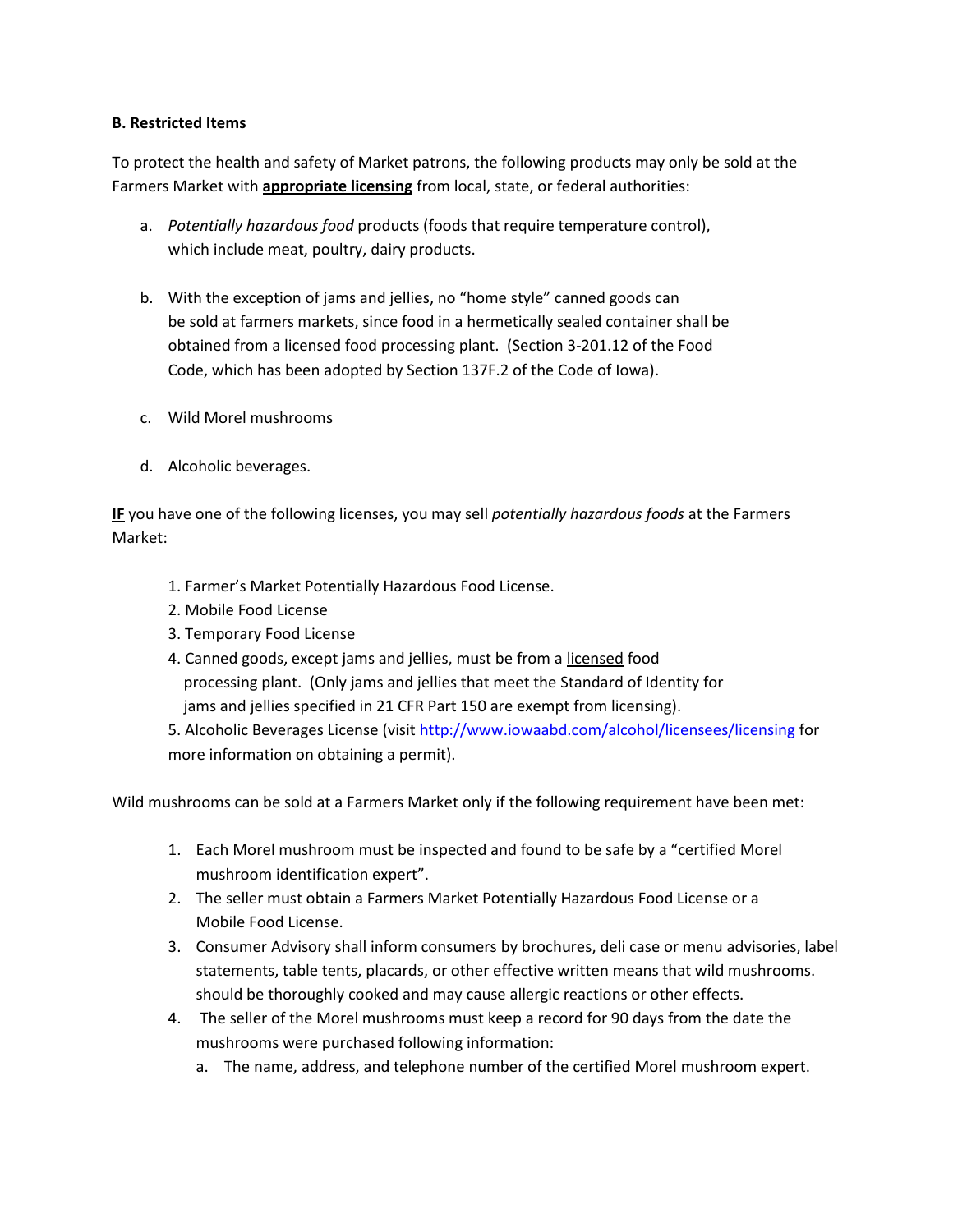- b. A copy of the Morel mushroom identification expert's certificate of successful completion of the course, containing the date of completion.
- c. The quantity of the Morel mushrooms purchased and the date(s) purchased; 4. Iowa State University offers the Morel Mushroom Certification course each spring.

## **C. Labeling Requirements**

- 1. All food must be labeled with the common name of the food and the name and address of the person who prepared the food.
- 2. Allergen information needs to be declared on the label or by the use of a placard.
	- a. The following food products are considered major allergens: Peanuts, Soybeans (not refined soybean oil), Milk, Eggs, Fish, Crustacean (crab, lobster or shrimp), Tree Nuts (almonds, pecans or walnuts) & Wheat.
- 3. Food that is prepared in licensed food establishments or food processing plants must be labeled at a minimum with the following information:
	- a. Product name.
	- b. A list of ingredients in order of predominance (by weight). If the product has a standard of identity in the Code of Federal Regulations, it must conform to that standard.
	- c. Name and address of the manufacturer, packer or distributor. Unless the name given is the actual manufacturer, it must be accompanied by a phrase which states the product is: "manufactured for" or "distributed by."
	- d. Net weight or volume.
	- e. Allergen information.
	- f. Nutrition labeling information is required unless exempt. Exemptions may be found on the FDA website. www.fda.gov.

The requirements outlined in this document relate only to Iowa licensing and inspections. Individual products may also be subject to FDA regulations. To determine if FDA regulations are applicable contact David Arvelo, FDA's Small Business Representative, at david.arvelo@fda.hhs.gov or visit the FDA's website.

## **D. Additional Food safety & handling requirements**

- a. Baked goods must be completely wrapped, covered, bagged, or boxed.
- b. Eggs must be refrigerated at 45º or below.
- c. Honey (needs to appropriately labeled)

Please contact the appropriate licensing body if you have any questions regarding the above restricted or prohibited items.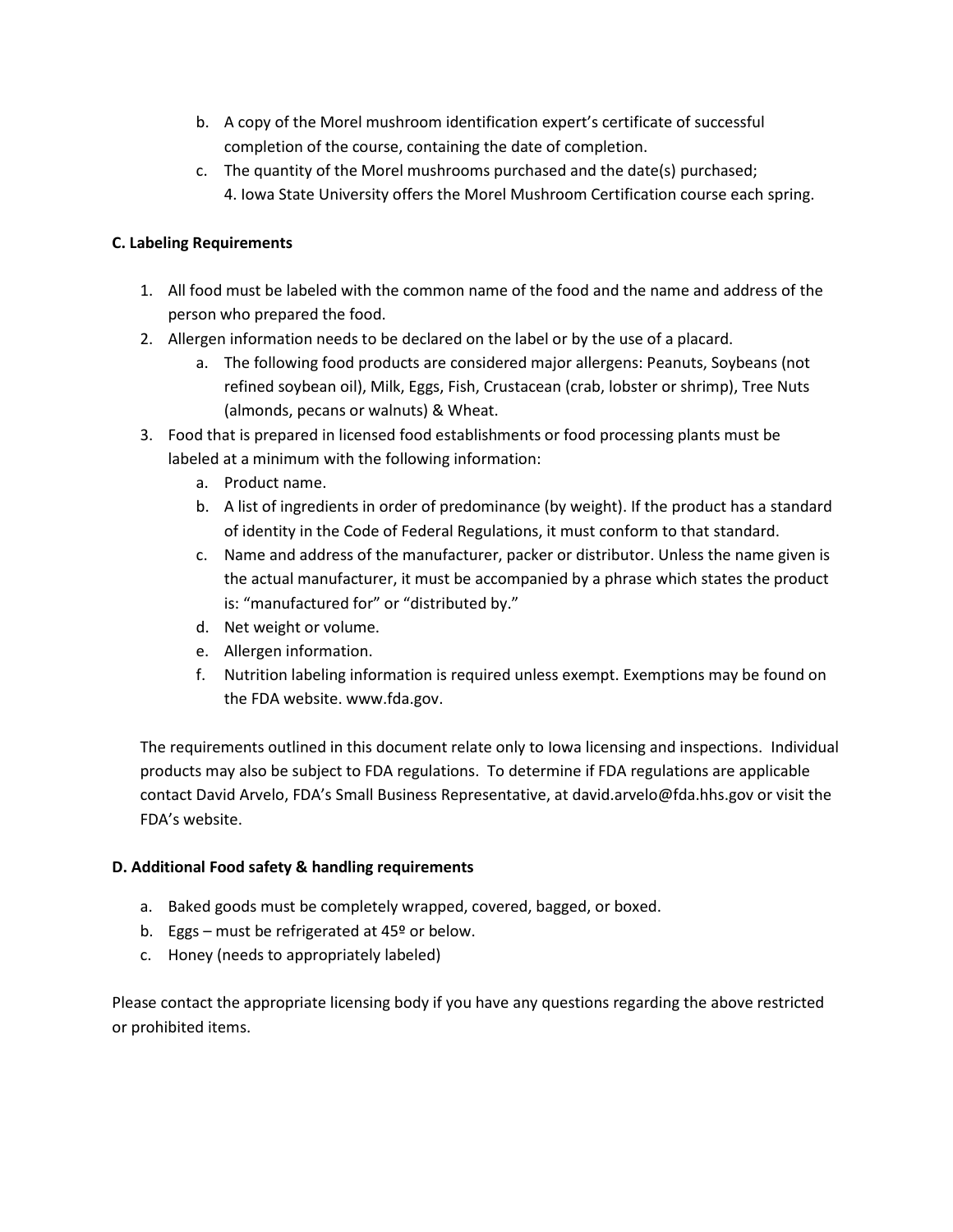Scott County Department of Health 600 W. 4th St. Davenport, Iowa 52801-1030 Phone: (563) 326-8618 Fax: (563) 326-8774

or Iowa Alcoholic Beverages Division 1918 SE Hulsizer Rd. Ankeny, IA 50021 Toll Free 866-469-2223

#### **E. Licenses and Permits**

It is the responsibility of the vendor to obtain and provide to the Market Coordinator copies of all licenses and permits required for the sale of the vendor's products at the market. The Iowa Department of Inspections and Appeals controls and regulates items that may be offered for sale at farmers market. Questions should be directed to:

> Iowa Department of Inspections and Appeals Food & Consumer Safety Bureau Lucas State Office Building 321 East 12th Street Des Moines, IA 50319-0083 Telephone: 515/281-6538 Fax: 515/281-3291

## **F. Samples**

To protect the health and safety of market patrons, all samples offered by vendors must meet the following requirements:

- Unlicensed vendors (vendors who sell food items that are not required to be prepared in a licensed kitchen) may give away free samples of bread, cut fruit, cut vegetables, beverages, etc., without any regulation from the health department. It is required that these vendors have a hand-washing station set up so that they are not contaminating the food products with their bare hands.
- Licensed Farmers Market Vendors who handle food cannot touch food that is ready to be consumed with their bare hands. They must use utensils, deli tissues, or gloves to prevent bare hand contact with ready to eat foods and must have a hand washing station present at their stall. Please do not handle food with the same hand that you are handling money.
- A Simple Hand Washing Station: You may use an insulated beverage cooler placed on a table or other stable structure behind you. The hand washing station is meant for vendor use only, not for customer use. The spout of the cooler needs to hang over the edge of the table. Place paper towels on one side of the cooler and hand soap on the other side. Place a bucket underneath the cooler's spigot/spout to catch any water that falls while washing your hands.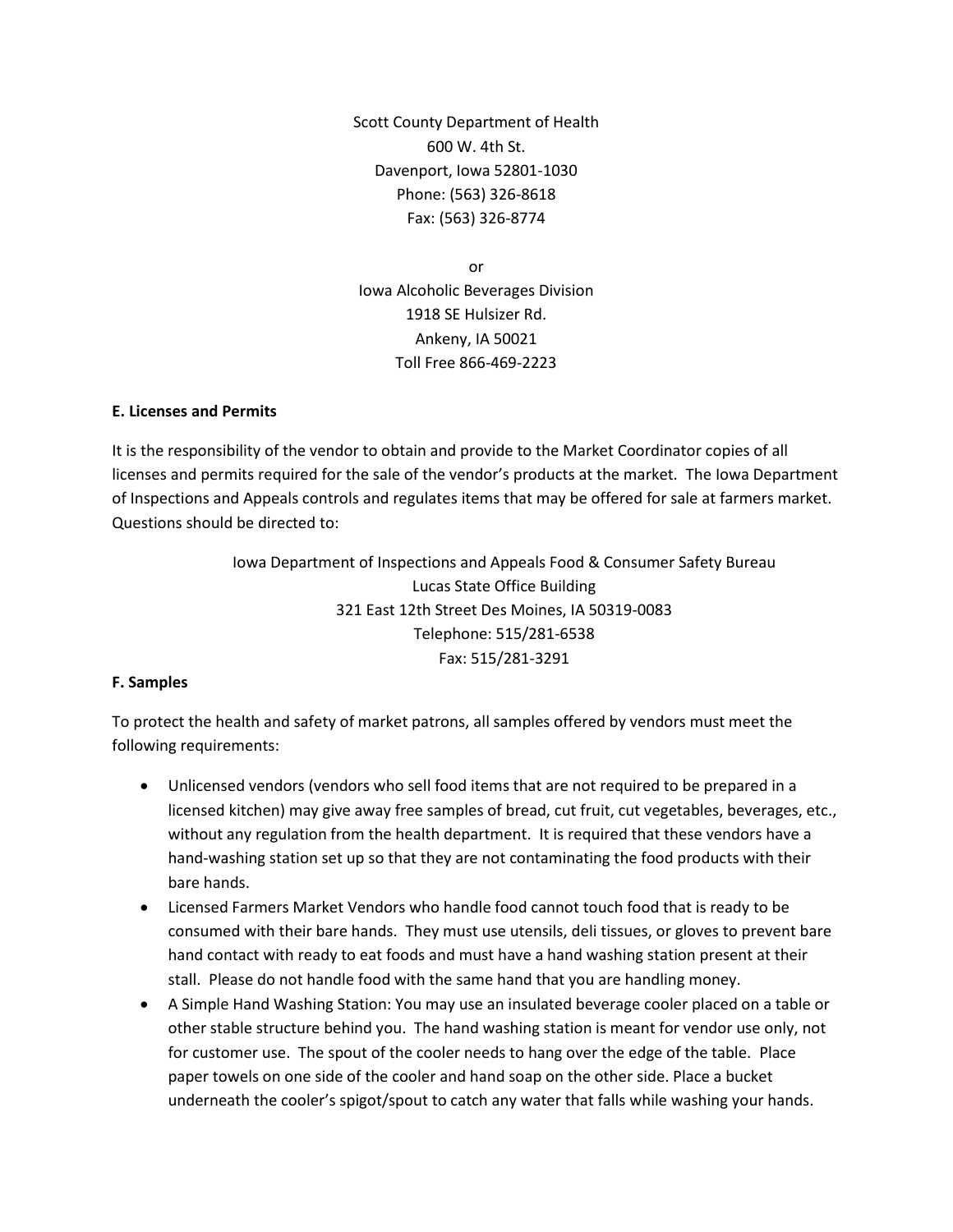The water in the cooler should be maintained at 100º F. Hand sanitizers do NOT qualify as a hand washing station.

• Product Temperature: the vendor is responsible for monitoring and maintaining proper temperatures in according with health codes. Vendors who sell foods that must be kept refrigerated or frozen must have an accurate thermometer at the market.

## **G. VENDOR GUIDELINES**

1. Stall Occupancy: Vendors may occupy their stalls any time after 4 p.m. to prepare for set-up.

2. Equipment: Vendors shall furnish their own equipment necessary for the particular market they are attending (tables, chairs, extension cords, signs, tape, decorations, tents/canopies, etc.).

3. Clean-Up: All vendors are responsible for the property and complete cleanup of and litter in and around their stalls.

4. Electricity: Please let us know on the Vendor Application if you need electricity. A limited amount of electrical outlets *may* be available for Vendors on a first come/first serve basis.

5. Taxes: Each vendor is responsible for filing state sales tax statements where applicable. Vendors may obtain an annual permit on-line a[t www.state.ia.us\tax.](http://www.state.ia.us/tax)

6. Insurance: Vendors are highly encouraged have their own personal liability and product liability insurance. Please check with your insurance agent, as many homeowner policies may already cover your business, or can easily be modified to cover your businesses at little additional expense. Concession vendors are *required* to have insurance.

7. Pets: For health and safety reasons, vendors are not allowed to bring pets into the Market. The sale or giving away of animals at the market is prohibited.

8. Smoking: The Farmers Market is a no smoking area.

9. Fumes: The running of vehicles or generators are not permitted during the market.

10. Noise: No loud or disturbing noises shall be made or action taken on the grounds which will interfere with the rights, comfort, or convenience of other vendors or the public. No vendor shall play, or allow to be played any radio or other sound instrument at a sound level which may annoy or disturb other vendors.

11. Department of Health: Vendors and their employees are responsible for informing themselves about and complying with federal, state, and local health regulations and licensing requirements governing production, display distribution, sampling, and sale of their products.

13. Please contact the Department of Health with any questions you may have: Scott County Department of Health, 600 W. 4th St., Davenport, Iowa 52801-1030, Phone: (563) 326-8618.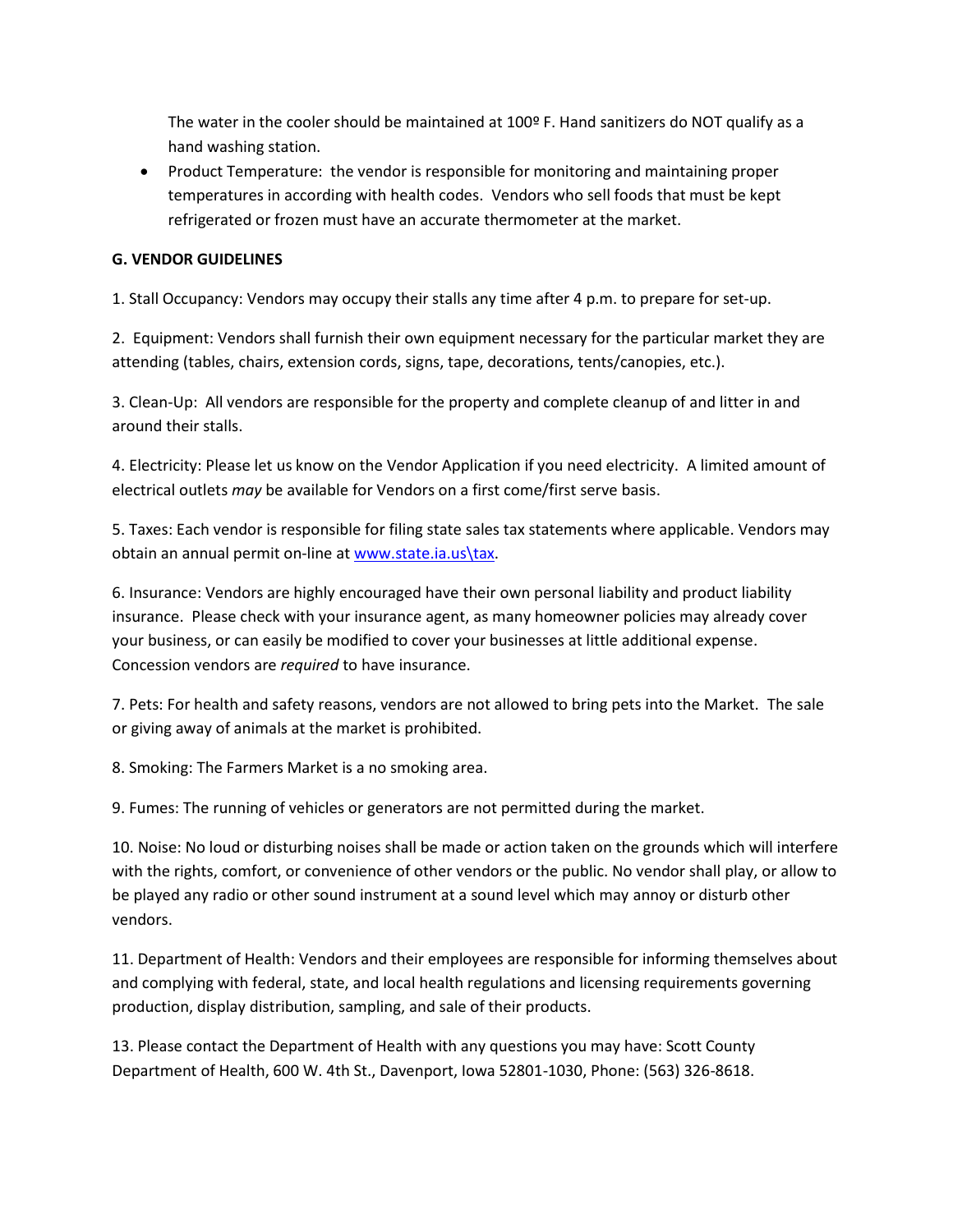## **HOT FOOD/CONCESSION VENDORS**

1. Insurance: Grilling Vendors are required to obtain insurance in a reasonable amount necessary to minimize risk of harm to persons and property based on the intended use. Vendors are responsible for obtaining insurance for vending hot foods at the Market.

2. Menu: Because food vendors are selected based on product, the food vendor shall offer for sale those products that have been approved by the Market Coordinator on the food vendor's application. A concession vendor will list all products to be sold on their market registration. It is expected that a concession vendor will use 25% of raw ingredients that are grown locally (preferably from market vendors).

3. Clean-Up: It is the responsibility of each grilling vendor to be especially diligent in protecting the surface in his or her stall space. It is also the responsibility of the vendor to clean any surface that is unprotected on that same market day. The easiest way to protect the surface from damage is to lay down a protective ground cover such as cardboard, plastic or rubber mats. It is best to cover the entire surface of your stall space. Grilling vendors are responsible for keeping their space attractive during market hours and for cleaning up their space

## **H. ENFORCEMENT PROCEDURES**

1. All rules of the market are enforced by the Market Coordinator or his/her designee, who has ultimate on-site authority. Complaints or problems should be directed to the Market Coordinator in a timely manner.

2. If a vendor does not abide by the rules of the Market, the Market Coordinator or designee may take any action deemed appropriate, including revoking the vendor from selling at the market for that day and any future market days.

3. The Market Management reserves the right to make exception to these ICFM rules and guidelines at its discretion.

## SEVERE WEATHER PLAN:

In cases of confirmed severe weather and tornadoes, the weather alert sirens will sound. The Market Master will encourage vendors and shoppers to take shelter inside the Coliseum.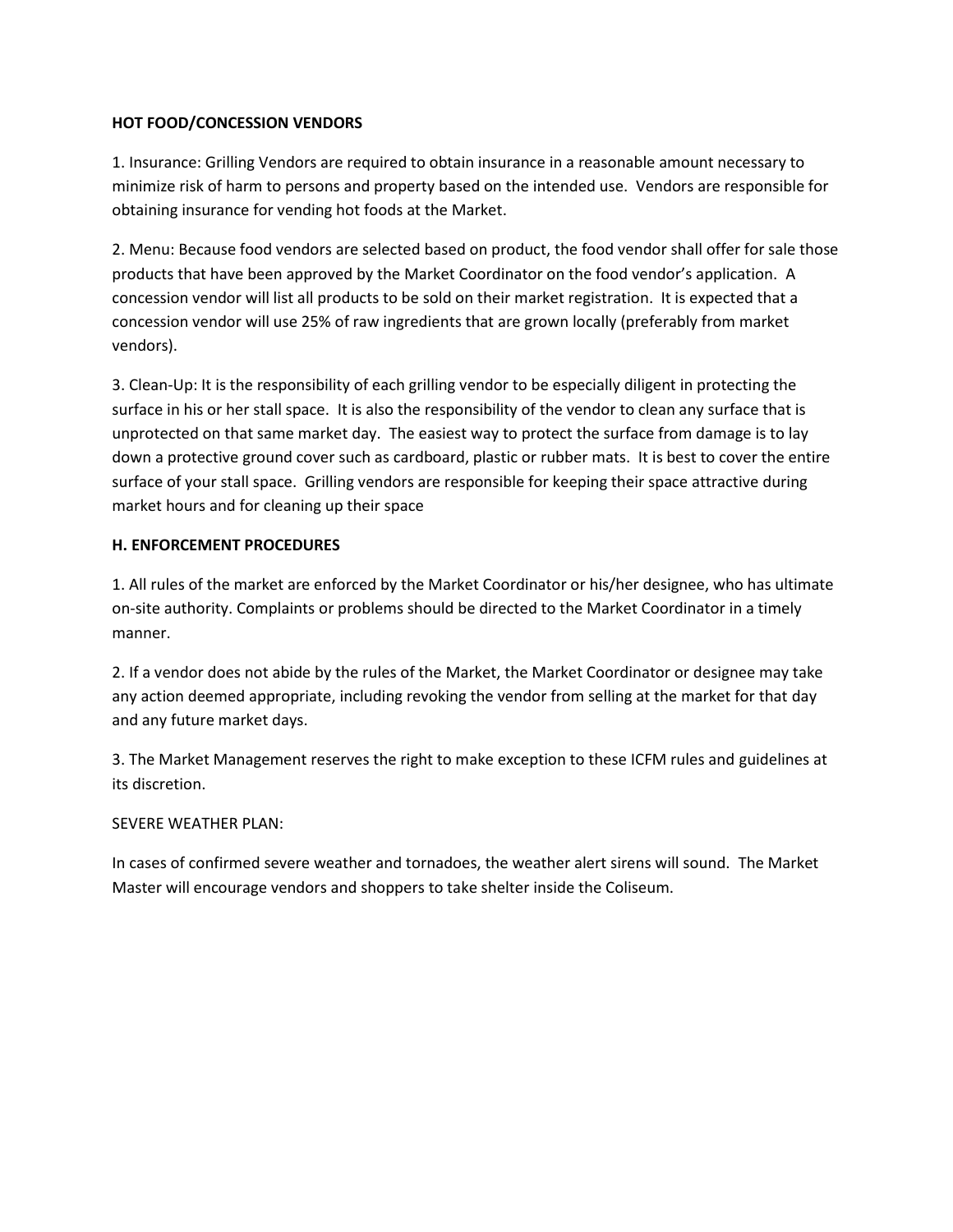

# **Walcott Farmer's Market Application 2012**

*The Market begins June 21st, 2012 and will be held every Thursday from 5-7:00PM*

| <b>Business/Farm Name:</b>                  |                    |                  |                         |
|---------------------------------------------|--------------------|------------------|-------------------------|
| <b>Your Name:</b>                           |                    |                  |                         |
| <b>Address 1:</b>                           |                    |                  |                         |
| <b>Address 2:</b>                           |                    |                  |                         |
| City:                                       |                    | State:           | Zip:                    |
| <b>Phone Number:</b>                        |                    | Home:            | Cell:                   |
| Email:                                      |                    |                  |                         |
| <b>Type of Vendor:</b>                      |                    |                  |                         |
| □ Agricultural                              |                    |                  |                         |
| $\Box$ Craft                                |                    |                  |                         |
| □ Prepared Food                             |                    |                  |                         |
| Product Information (check all that apply): |                    |                  |                         |
| $\Box$ Bakery                               | $\Box$ Meat        | □ Paste/Sauces   | $\square$ Jams/Jellies  |
| $\Box$ Crafts                               | $\Box$ Clothing    | □ Dried Flowers, | $\square$ Jewelry       |
| □ Prepared Food                             | $\square$ Painting | Wreaths          | □ Knits, Yarns, Sewing, |
| $\square$ Syrups                            | □ Photography      | $\Box$ Pottery   | Quilting                |
| □ Oils, Salads,                             | $\Box$ Art         | $\square$ Eggs   | □ Prepared Food         |
| Condiments                                  |                    | □ Baskets        | $\Box$ Fresh            |
|                                             |                    |                  | Fruit/Vegetables        |
| Other items (please describe):              |                    |                  |                         |

*See other side*